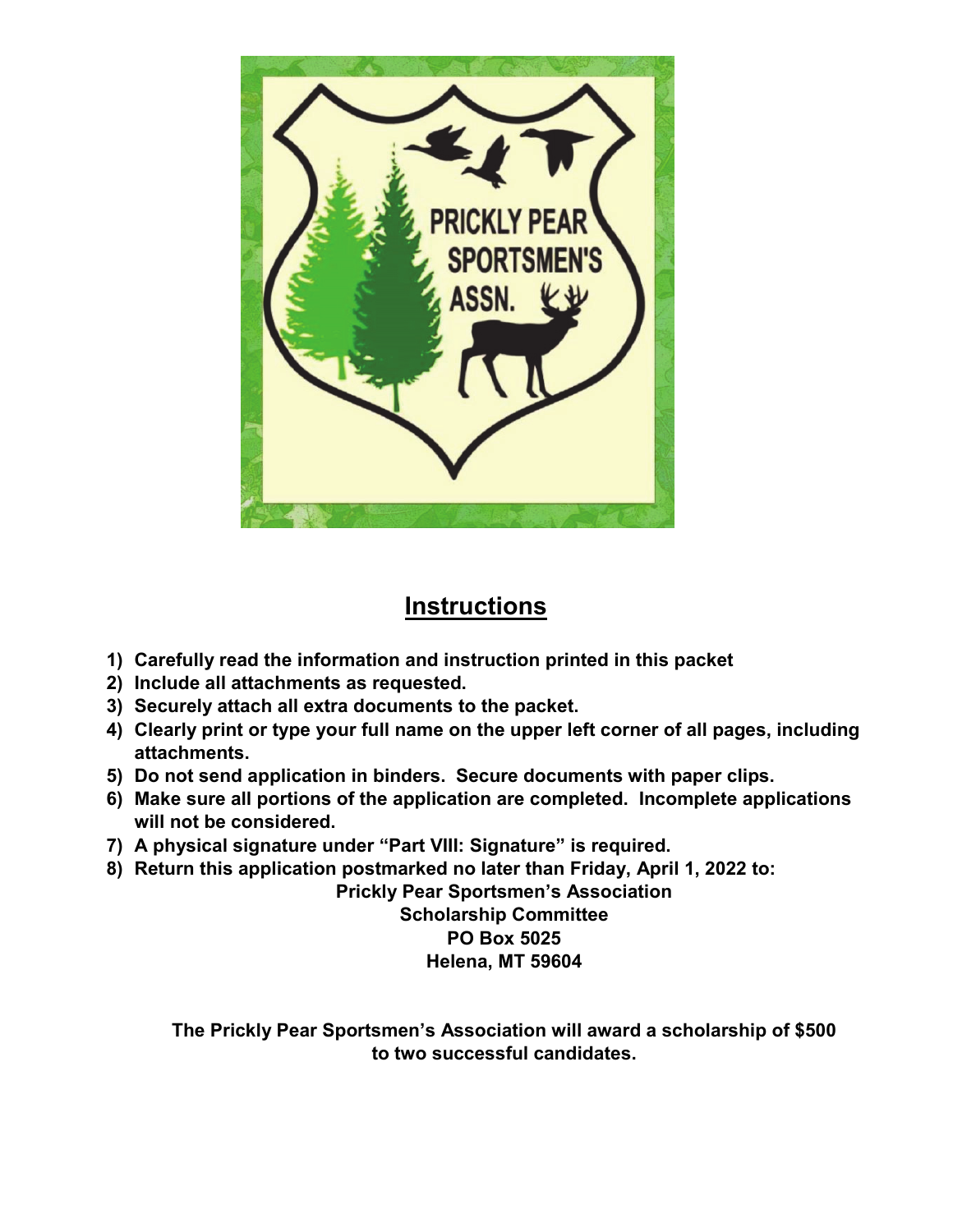## **Part 1: Applicant Information**

| Address: 2008. And the same state of the state of the state of the state of the state of the state of the state of the state of the state of the state of the state of the state of the state of the state of the state of the |                 |                |                        |
|--------------------------------------------------------------------------------------------------------------------------------------------------------------------------------------------------------------------------------|-----------------|----------------|------------------------|
|                                                                                                                                                                                                                                |                 |                | $\mathsf{Zip Code:}\_$ |
| Telephone Number 1: ()                                                                                                                                                                                                         | Is this         | Home Cell      | Work                   |
| Telephone Number 2: $\begin{pmatrix} 0 & 1 \\ 0 & 1 \end{pmatrix}$                                                                                                                                                             | Is this         | Home Cell Work |                        |
|                                                                                                                                                                                                                                |                 |                |                        |
| Your current age:                                                                                                                                                                                                              | Male or Female: |                |                        |

## **Part II: School Information**

Applicant must currently be enrolled in an accredited or equivalent high school and must currently be a senior and will graduate in the spring of 2022.

| City:                                                                                                            | State: Zip Code:                         |
|------------------------------------------------------------------------------------------------------------------|------------------------------------------|
|                                                                                                                  |                                          |
|                                                                                                                  | Telephone Number: () Date of Graduation: |
| Cumulative Grade Point Average (unweighted)                                                                      |                                          |
| College or University you plan to attend in the Fall <b>College of University you plan to attend in the Fall</b> |                                          |

## **Part III: Extracurricular, Volunteer and Shooting Sports Activities**

Attach to this application a list of extracurricular, community and shooting sports activities and life time hobbies you are involved in. Please list your activities and future life time hobbies in chronological order. Include school and community clubs and/or associations, leadership positions held, awards received, etc. Also include the number of years you've been involved in the organization and your current and past roles.

## **Part IV: Essay**

Attach to this application an **original** typed, double spaced, two to three page (no longer than three pages) essay describing how you and your family have benefited from the Second Amendment. Also, describe how you and your family have benefited from using the Prickly Pear out door range.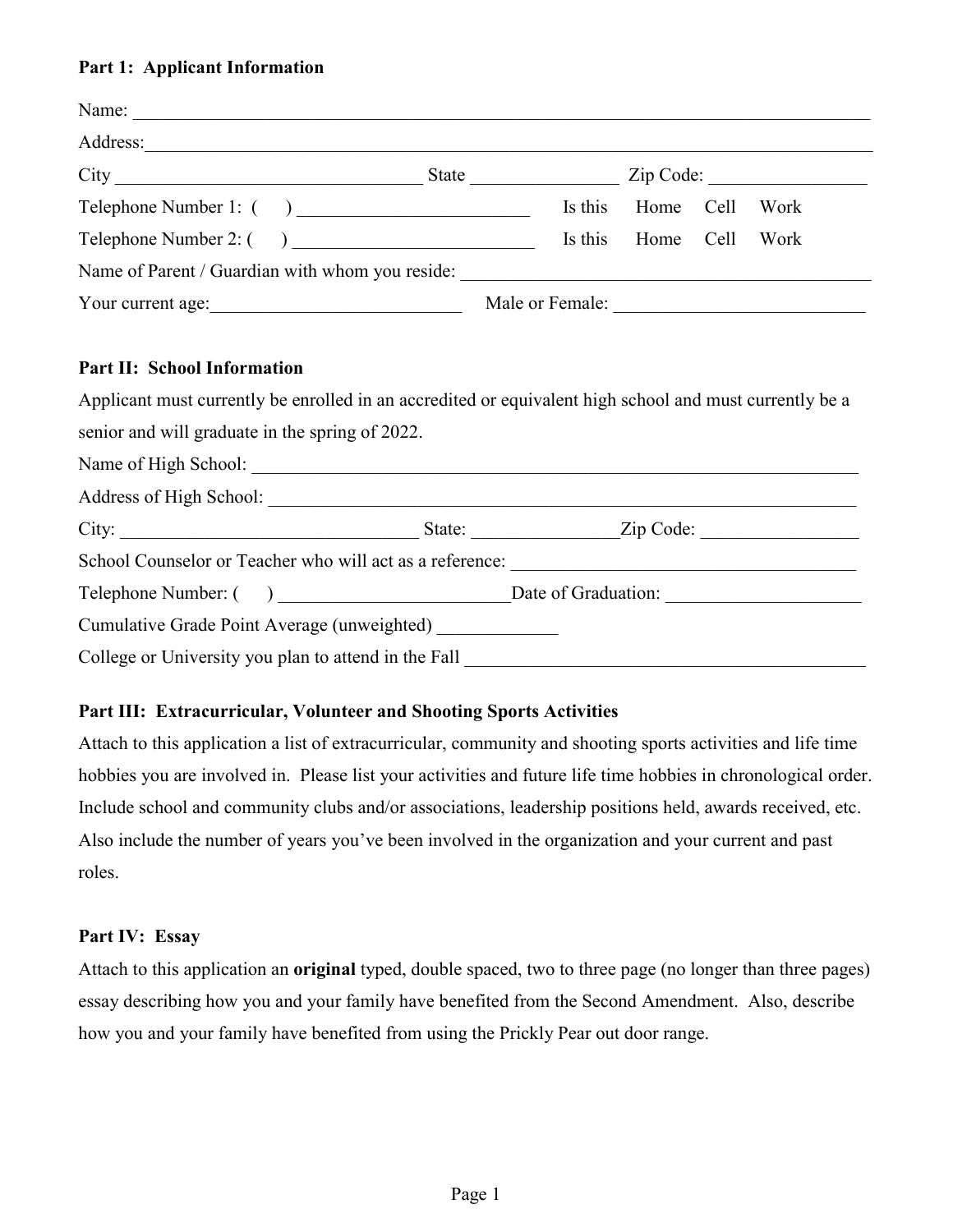#### **Part V: Personal Statement**

Explain why you feel you are a good candidate to receive this scholarship. This statement should be between one paragraph and one page in length.

#### **Part VI: Transcripts**

Attach an official copy of most recent transcript. If you are home schooled, send notification of evaluation provided by the Board of Education, grades from an independent third-party source such as a licensed teacher, or grades from the students family.

#### **Part VII: Recommendations**

Please attach two letters of recommendation from any of the following: teacher, school administrator, clergy, employer, business owner, Scout or other youth group leader, community leader, politician, or outstanding member of the community. Do not use family members. Please ask them to read the attached recommendation form before writing the letter. Please keep recommendation letters with application.

## **Part VIII: Signature**

All applicants MUST sign and date the following statement to be considered.

I hereby certify that the above information is correct to the best of my knowledge and the essay is an original work written by me. I understand that knowingly fabricating any information on this application may make me ineligible to receive this scholarship.

I understand that information provided on this application may be verified by the Prickly Pear Sportsmen's Association and I authorize them to verify the information pertaining to me.

| Signature     | Date: |
|---------------|-------|
| Printed Name: |       |

**Return postmarked application no later than Friday, April 1, 2022 to: Prickly Pear Sportsmen's Association \* Atten: Scholarship committee \* PO Box 5025 \* Helena, MT 59604**.